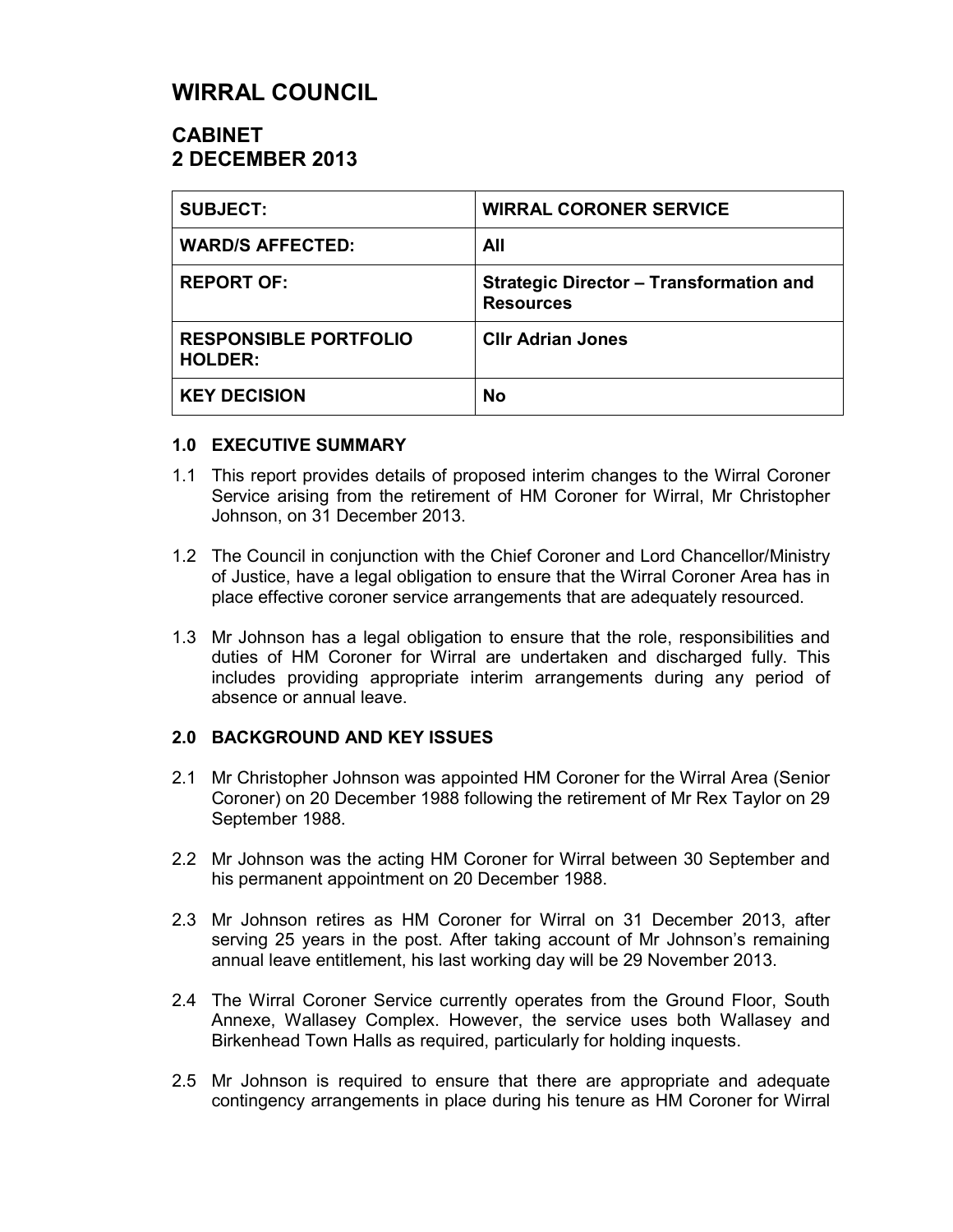(Senior Coroner), and to that end appointed Mr Christopher Sumner as his Deputy/Assistant Coroner, on 26 July 2002. Mr Sumner is also HM Coroner for Sefton, Knowsley and St Helens (Senior Coroner).

- 2.6 Mr Johnson has, as requested by the Council, arranged for Mr Sumner to provide appropriate cover during his period of annual leave, namely between 30 November and 31 December 2013. Mr Sumner has confirmed and provided assurances that he will undertake and discharge the role, responsibilities and duties of HM Coroner for Wirral to ensure an effective coroner service is provided in Wirral for the period of Mr Johnson's annual leave. Mr Sumner will be supported by his own Assistant Coroner, who will undertake duties and responsibilities on behalf of Mr Sumner in Sefton, Knowsley and St Helens thereby enabling Mr Sumner to provide appropriate cover for Mr Johnson.
- 2.7 Mr Johnson is currently supported by one Coroner's Clerk who will continue to provide administrative support to Mr Sumner. The Coroner's Clerk is directly employed by HM Coroner for Wirral; however the costs are met by the Council under its legal obligation to ensure that the Coroner Service in Wirral is adequately resourced. All necessary administrative arrangements required to ensure an effective coroner service is maintained are in hand and will be in place by 29 November 2013. The arrangements will not however include any administrative support being provided by Sefton, Knowsley or St Helens Councils.
- 2.8 HM Coroner for Wirral is also supported by Coroners' Officers employed by Merseyside Police and situated at Bromborough Police Station. This support remains unchanged.

#### POSITION POST 31 DECEMBER 2013

- 2.9 With regards to the position following Mr Johnson's retirement (post 31 December 2013), normally a recruitment exercise would be undertaken by the Council for a Senior Coroner for the Wirral Area to be appointed. However, under the Coroner and Justice Act 2009, the Chief Coroner and Lord Chancellor's Department/Ministry of Justice now require the Council to first consider whether the Wirral Area should be amalgamated with another Coroner Area before a permanent Senior Coroner appointment is made.
- 2.10 The Coroner and Justice Act 2009 changed the name of "coroner's district" to "coroner area"; the HM Coroner for a coroner area is now the "Senior Coroner" and a "Deputy Coroner" is now an "Assistant Coroner".
- 2.11 Importantly, the Coroners and Justice Act 2009 requires the approval/consent of by both the Chief Coroner and Lord Chancellor to first be obtained before any appointment of a Senior Coroner can take effect. Following discussions with the Lord Chancellors Department/Ministry of Justice, the Chief Coroner and Lord Chancellor are unlikely to give their consent until the issue of amalgamation of coroner areas is fully considered.
- 2.12 By way of background, the issue of amalgamation arose following the Luce Review 2003 (which reported on 4 July 2003). The terms of reference of the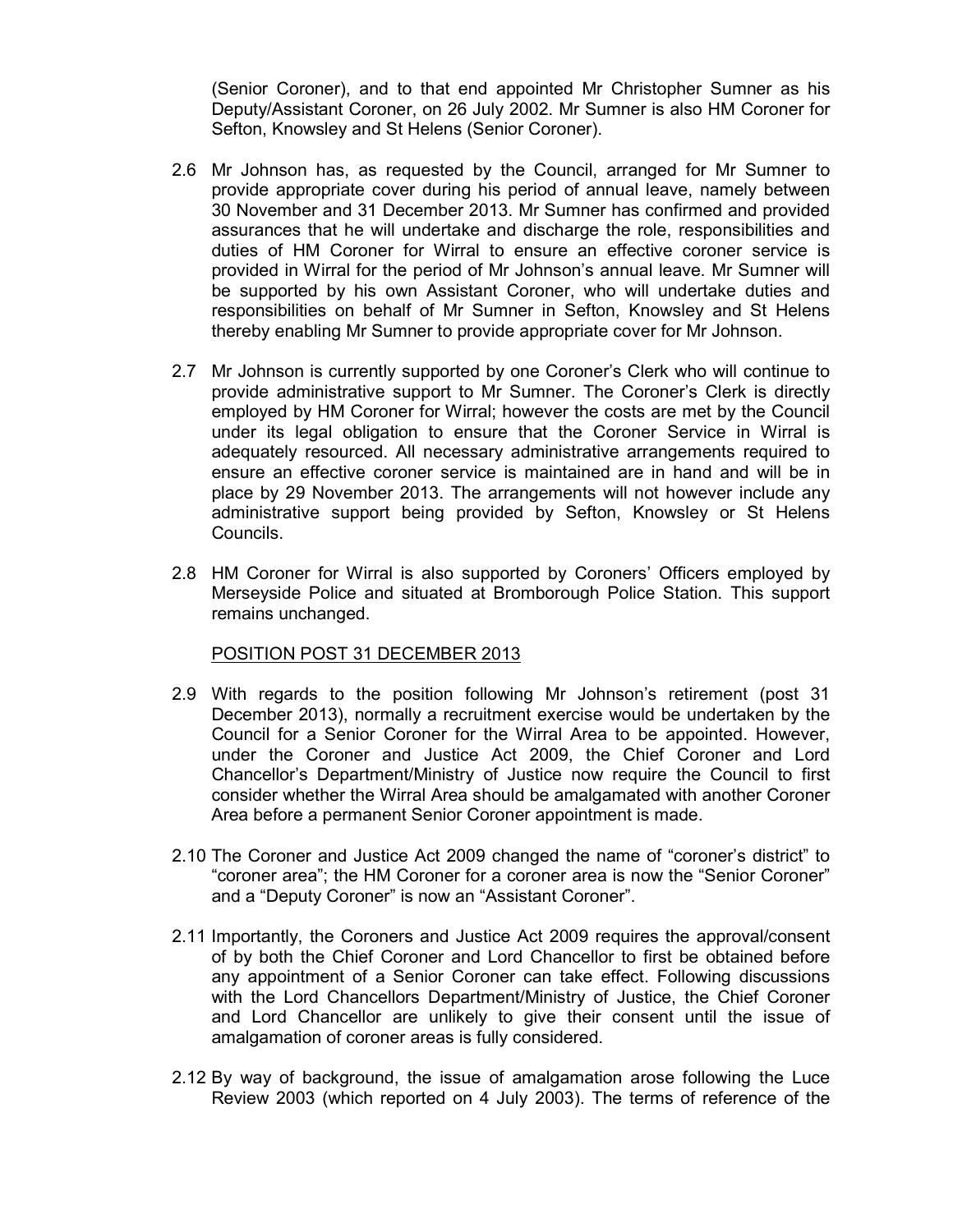Review was wide and considered arrangements for the identification of the deceased, ascertaining causes of death, the need for further public investigation, the qualifications of those investigating death, the support and other services needed, including post-mortem examinations, and the possibility of introducing a so-called "medical examiner" system.

- 2.13 The Review resulted in a number of recommendations being made, which included:
	- the 136 coroners' districts in England and Wales (in 2003) should be replaced by about 60 coroner areas broadly linked with police authorities;
	- rebasing the system on predominantly full-time coroners;
	- the appointment of a statutory medical assessor (medically qualified) for each coroner's district (now area), to support the coroner, but also to audit and support death certification by doctors;
	- new more flexible procedures for inquests;
	- fuller conclusions from inquests, with a stronger bias towards narrative and preventive findings; and
	- a new, statutory recognition of the role of coroners' officers, including training and specialisation.
- 2.14 The Coroners and Justice Act 2009 seeks to give effect to some of the recommendations of the Luce Review. In particular, the intention behind Schedule 2 of the Act is to move towards fewer (but larger) coroner areas which are supported by a full-time Senior Coroner. This approach may lead to greater economies of scale, through sharing of staff and resources and will enable full-time Senior Coroners to focus entirely on their coronial duties, thus develop their skills and experiences more fully.
- 2.15 The Council must therefore explore and evaluate the merits of the Wirral Area being merged with another Coroner Area before it can consider whether to appoint a permanent Senior Coroner for the Wirral Area. This assessment will require a business case to be developed which explores and evaluates the possible options available. These options are likely to include the possible amalgamation of the Wirral Coroner Area with (i) Liverpool Coroner Area; (ii) Sefton, Knowsley and St. Helens Coroner Area; and (iii) Cheshire, Warrington and Halton Coroner Area. The Council will be required to consider whether amalgamation is appropriate and justify whatever decision it reaches. If amalgamation is favoured, the Ministry of Justice will undertake formal consultation with Wirral residents and other stakeholders, before a final decision on the issue of amalgamation is taken by the Chief Coroner/Lord Chancellors Department/Ministry of Justice. If amalgamation is not favoured, the Council will be required to set out its rationale to the Chief Coroner/Lord Chancellors Department/Ministry of Justice, who may or may not accept the Councils position.
- 2.16 It is anticipated that the issue of amalgamation is likely to take at least six months to conclude.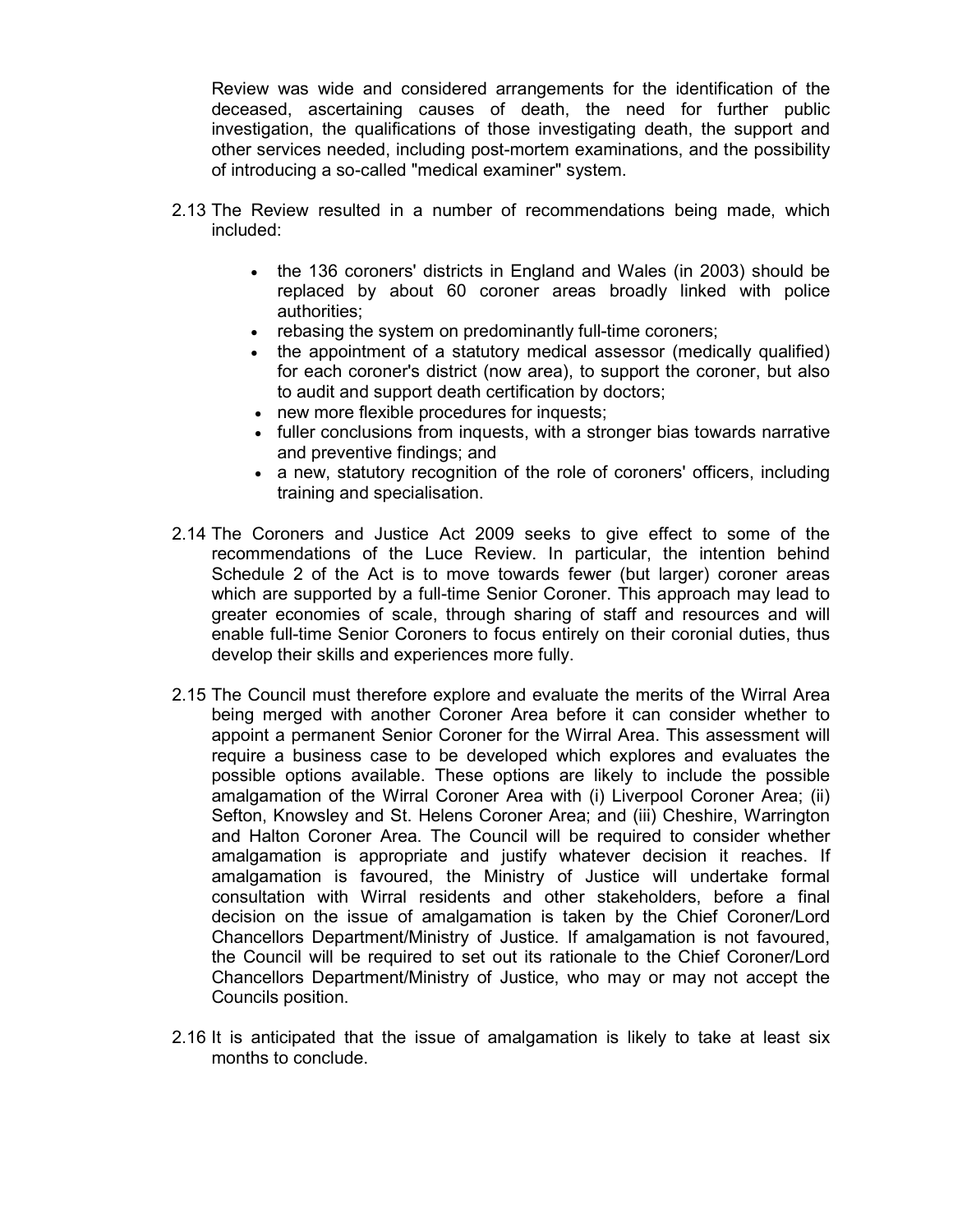- 2.17 Until the issue of amalgamation is addressed, the Council is required to put in place appropriate interim arrangements to ensure that an effective coroner service is maintained after Mr Johnson retires. If no interim arrangements are put in place, Mr Sumner would become the 'acting' Coroner for the Wirral Coroner Area. However, whilst Mr Sumner has kindly confirmed that he would be happy to support the Council after 31 December 2013 as the 'Acting' Coroner for Wirral, the Council must be satisfied that such an arrangement is sufficiently robust given the period of time that the arrangement would remain in place (namely, at least six months).
- 2.18 Mr Sumner, has two Assistant Coroners (one of whom is Mr Johnson, the Wirral Coroner). Unfortunately, Mr Sumner's other Assistant Coroner is also retiring and he is currently recruiting to that position. There is no reason to doubt that Mr Sumner would provide anything other than a professional service to Wirral as 'Acting' Coroner. However, the issue of whether such an arrangement would provide sufficient resilience, given the period of time it is required, is an important consideration. It is acknowledged that Mr Sumner will be providing interim support/cover between 30 November and 31 December 2013; however the issue of resilience and risk are considered manageable/acceptable over this period. It is not possible to give the same level of assurance should the arrangement continue for a longer period.
- 2.19 In considering the interim options available to the Council, discussions have also taken place with Liverpool City Council and their Senior Coroner, Mr Andre Rebello. Mr Rebello is highly regarded and also operates a very effective Coroner Service. Mr Rebello and Liverpool Council have confirmed that they would be willing to provide interim support to the Council in relation to Wirral's Coroner Service until such time that a permanent Senior Coroner appointment is made. Mr Rebello is supported by five assistant coroners and Liverpool Council has confirmed that it would be able to provide some administrative assistance to support the Coroner's Clerk. The Wirral Coroner Service would continue to hold inquests within the Borough; however some administrative work (for reasons of efficiency and convenience) may be undertaken at the offices of Liverpool City Council. The identity of the Wirral Coroner Service and its operation/presence within the Borough would continue. This interim arrangement is considered to be more robust and resilient. Appropriate arrangements would need to be put in place (including necessary agreements) to ensure an effective Wirral coroner service is delivered.
- 2.20 If the interim arrangements involving Mr Rebello are agreed, the Council will need to appoint Mr Rebello as the Council's interim/acting Coroner, along with his five assistant coroners, from 1 January 2014 until such time that the Council addresses the issue of amalgamation and appoints a permanent Senior Coroner. The consent of the Chief Coroner and Lord Chancellor would be required before the appointment can take effect. Initial discussions with the Lord Chancellors Department/Ministry of Justice concerning this arrangement have been positively received.
- 2.21 The costs of the interim arrangements involving both Mr Sumner and Mr Rebello (and administrative support) will be met from existing approved budgets.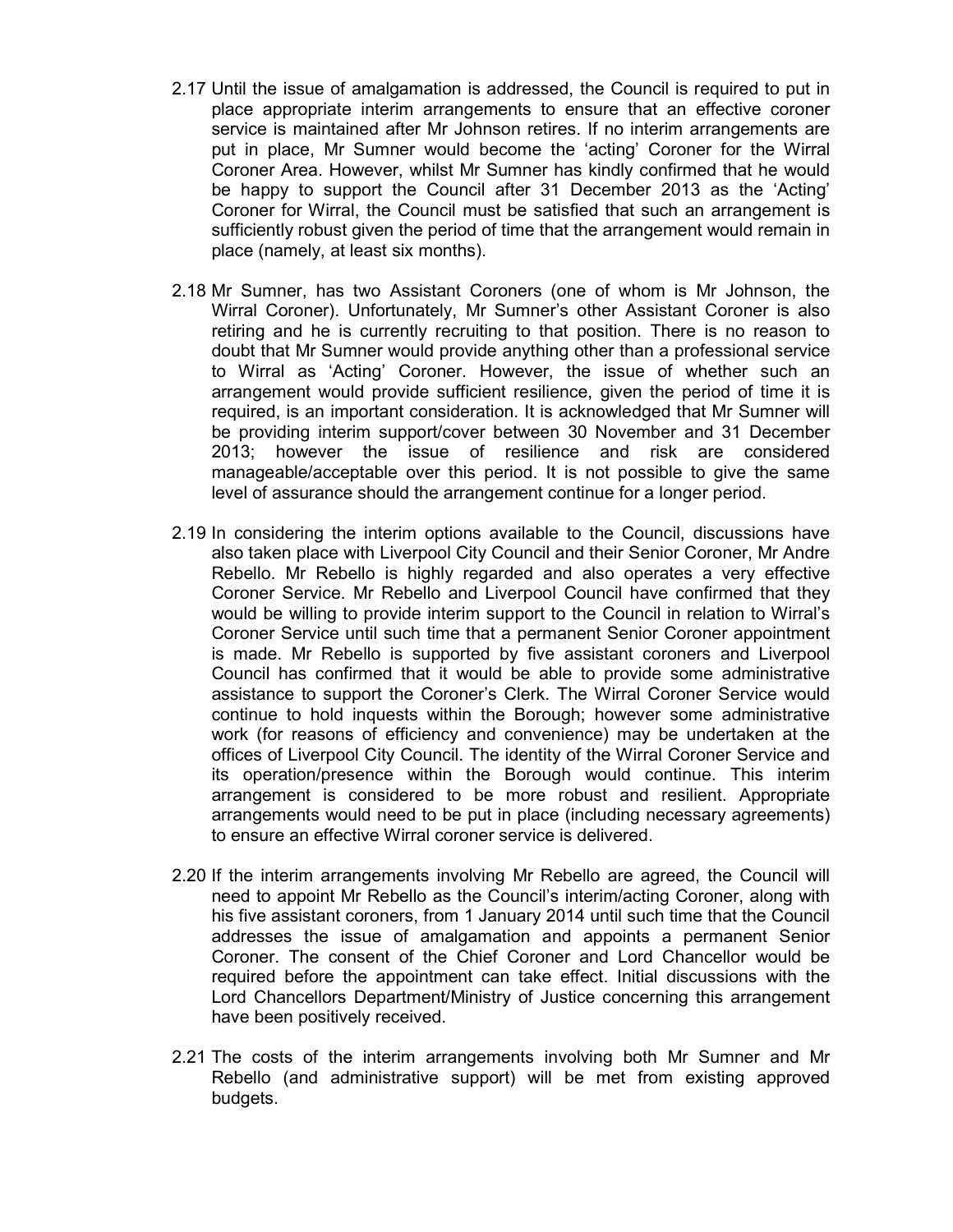#### **3.0 RELEVANT RISKS**

3.1 The Council has an obligation to ensure that appropriate arrangements are in place with regards to the Wirral Coroner Service. The Council must ensure any interim arrangements are sufficiently robust and resilient to mitigate sufficiently identified risks.

### **4.0 OTHER OPTIONS CONSIDERED**

4.1 It has not been possible to consider other options given the limited time available.

#### **5.0 CONSULTATION**

- 5.1 HM Coroner for Wirral has been consulted and engaged throughout and discussions have taken place with the Lord Chancellors Department/Ministry of Justice.
- 5.2 No formal consultation is required in relation to the interim arrangements.

### **6.0 OUTSTANDING PREVIOUSLY APPROVED ACTIONS**

6.1 None

#### **7.0 IMPLICATIONS FOR VOLUNTARY, COMMUNITY AND FAITH GROUPS**

7.1 None

#### **8.0 RESOURCE IMPLICATIONS: FINANCIAL; IT; STAFFING; AND ASSETS**

8.1 The costs of the interim arrangements will be met from existing approved budgets. The Coroner's clerk will continue to provide administrative support following 31 December 2013 and therefore will transfer to the Council under TUPE. The costs of the Coroner's Clerk are already being met by the Council under its obligation to ensure the Coroner Service is adequately resourced.

#### **9.0 LEGAL IMPLICATIONS**

9.1 As set out in the report.

#### **10.0 EQUALITIES IMPLICATIONS**

10.1 Has the potential impact of your proposal(s) been reviewed with regard to equality

No because there are such issues arising.

#### **11.0 CARBON REDUCTION AND ENVIRONMENTAL IMPLICATIONS**

11.1 None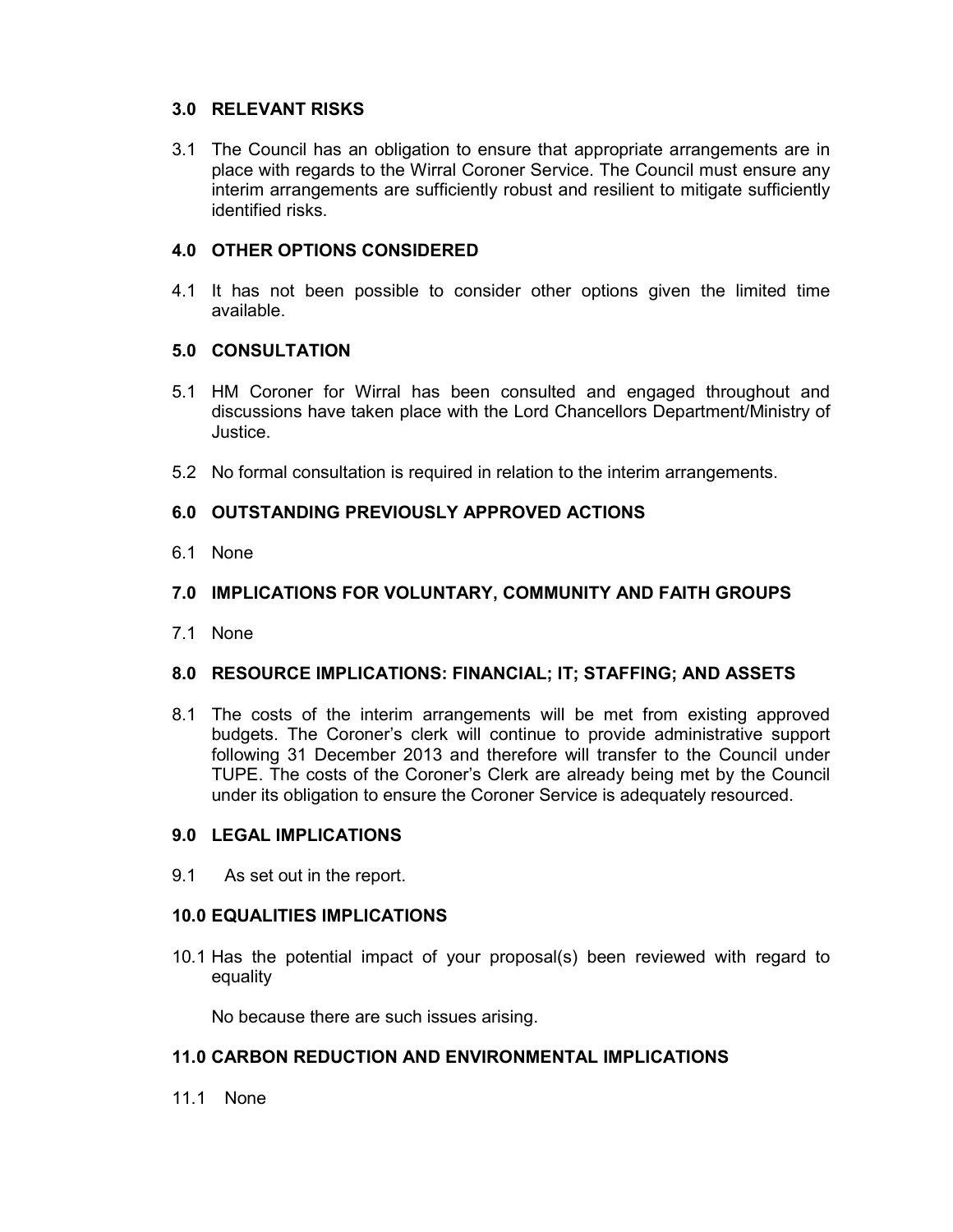## **12.0 PLANNING AND COMMUNITY SAFETY IMPLICATIONS**

#### 12.1 None

#### **13.0 RECOMMENDATIONS**:

That Council be recommended to:

- **(a)** Appoint Mr Andre Rebello (subject to the consent of the Chief Coroner and Lord Chancellor being given) as the Interim/Acting Coroner for the Wirral Area, from 1 January 2014 until such time that the Council addresses the issues of amalgamation of the Wirral Coroner Area and a permanent Senior Coroner is appointed to cover Wirral;
- **(b)** Appoint (subject to the consent of the Chief Coroner and Lord Chancellor being given) Nicholas Reinberg (Senior Coroner for Cheshire, Warrington and Halton), Alan Wilson (Barrister/Senior Coroner for Blackpool), Simon Holder (Barrister), Anita Bhardwarj (Solicitor), Martin Fleming (Solicitor), David Lewis (Solicitor), as Assistant Coroners to Mr Rebello as the Interim/Acting Coroner to cover the Wirral Area from 1 January 2014 until such time that the Council addresses the issues of amalgamation of the Wirral Coroner Area and a permanent Senior Coroner is appointed to cover the Wirral;
- **(c)** Authorise the Strategic Director for Transformation and Resources (or his nominee) to put in place all necessary arrangements and enter in such agreements required to ensure effective interim arrangements for the Coroner Service as outlined in this report.
- **(d)** Authorise the Strategic Director for Transformation and Resources (or his nominee) to undertake all necessary steps required to address the issue of amalgamation of the Wirral Coroner Area with another Coroner Area as required and in accordance with the directions of the Chief Coroner, Lord Chancellor/Ministry of Justice as outlined in this report.

#### **13.0 REASON/S FOR RECOMMENDATION/S**

13.1 To ensure that an effective Coroner Service for Wirral is maintained.

| <b>REPORT AUTHOR:</b> | <b>Suriit Tour</b><br>Head of Legal & Member Services |
|-----------------------|-------------------------------------------------------|
|                       |                                                       |

| telephone | (0151) 691 8569          |
|-----------|--------------------------|
| email     | surjittour@wirral.gov.uk |